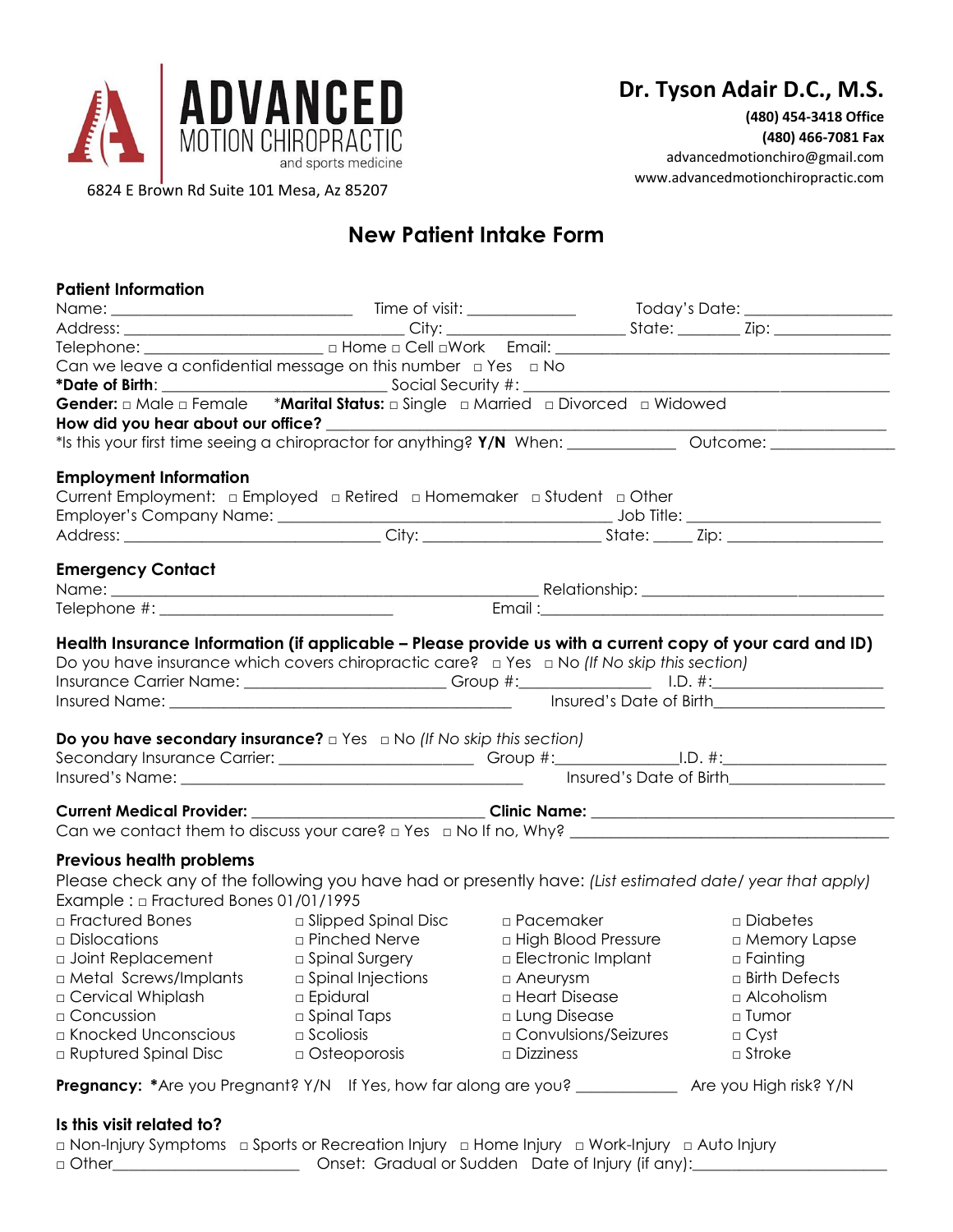

**Draw your pain pattern:** (*Please read carefully)* Mark the areas on your body where you feel your pain. Include all affected areas. Mark areas of radiation. If your pain radiates, draw an arrow from where it starts to

where it stops. Please extend the arrow as far as the pain travels. Use the appropriate symbol(s) listed below:

**Notes: (***fatigue, fever, weak, constipation, migraines, blurry vision etc…)*

**\_\_\_\_\_\_\_\_\_\_\_\_\_\_\_\_\_\_\_\_\_\_\_\_\_\_\_\_\_\_\_\_\_\_\_\_\_\_ \_\_\_\_\_\_\_\_\_\_\_\_\_\_\_\_\_\_\_\_\_\_\_\_\_\_\_\_\_\_\_\_\_\_\_\_\_\_ \_\_\_\_\_\_\_\_\_\_\_\_\_\_\_\_\_\_\_\_\_\_\_\_\_\_\_\_\_\_\_\_\_\_\_\_\_\_**

**\_\_\_\_\_\_\_\_\_\_\_\_\_\_\_\_\_\_\_\_\_\_\_\_\_\_\_\_\_\_\_\_**

**Starting date of symptoms: \_\_\_\_\_\_\_\_\_\_\_\_ Duration of symptoms? \_\_\_\_\_\_\_\_\_\_\_\_\_\_\_\_ Symptoms: Better, Worse or Same?**

## **\*Rate pain: (No Pain) 0 1 2 3 4 5 6 7 8 9 10 (Worst Pain Imaginable)**

#### **PERSONAL HEALTH HISTORY** *\*Height* \_\_\_\_\_ *\*Weight* \_\_\_\_\_

Medications & Dosage, including over the counter, you currently take:

|                                                                   | Reaction: <u>_______________</u> |
|-------------------------------------------------------------------|----------------------------------|
| *Vitamins you currently take: _____                               |                                  |
| *List any serious illness you have had:                           |                                  |
| *Date of last physical examination: _________                     | Abnormal findings:               |
| *Have you ever been diagnosed with cancer? Y/N If yes, what kind? |                                  |

**\*Family health history:** describe any conditions/diseases (i.e. heart disease, diabetes, and other inherited diseases) suffered by family members (list family members on Mother/Fathers side), i.e **MM** (Mom's Mother), **MF**(Mom's Father), **FM** (Father's Mother), FF (Fathers Father) or sibling) **Please list age:** 

\_\_\_\_\_\_\_\_\_\_\_\_\_\_\_\_\_\_\_\_\_\_\_\_\_\_\_\_\_\_\_\_\_\_\_\_\_\_\_\_\_\_\_\_\_\_\_\_\_\_\_\_\_\_\_\_\_\_\_\_\_\_\_\_\_\_\_\_\_\_\_\_\_\_\_\_\_\_\_\_\_\_\_\_\_\_\_\_\_\_\_\_\_\_\_\_\_\_\_\_\_\_

Have you noticed any changes in your urinary and bowel function? (Y/N)\_\_\_\_\_\_\_\_\_\_\_\_\_\_\_\_\_\_\_\_\_\_\_\_\_\_\_\_\_\_\_\_\_\_ Are you experiencing muscle atrophy / muscle wasting? (Y/N)

| <b>*Smoking Status:</b> Y/N Current Daily: _____ Former: ______ Never ______ How long? |  |  | Quit Date: |
|----------------------------------------------------------------------------------------|--|--|------------|
| *Alcohol: Y/N (circle one) Daily/Weekly/Special Occasion How much?                     |  |  |            |

#### **Goals for my care:**

- □ Relief Care: Symptomatic relief of pain or discomfort.
- □ Rehabilitative Care: Correcting and relieving the cause of the problem as well as the symptoms.
- □ Wellness Care: Bring the body to the highest state of health possible through nutrition, exercise, stress Relief, and Chiropractic care.

*\*\*\* Notice to Medicare Patients: Medicare only covers a limited amount of adjustments per year, as medically necessary. Medicare will NOT pay for the first visit New Patient Exam (\$55) and therapies, see ABN form for further details. The patient is responsible for any services rendered by Advanced Motion Chiropractic not covered by Medicare, including deductibles and copays.*

I, the undersigned patient/guardian, agree to pay for all services rendered and or products sold to me immediate upon demand by Advanced Motion Chiropractic. I further agree that in the event of 90 days past due payments to Advanced Motion Chiropractic, will be charged a **20%** late fee in addition to the past due amount.

Patient Signature: **Example 20** and 20 and 20 and 20 and 20 and 20 and 20 and 20 and 20 and 20 and 20 and 20 and 20 and 20 and 20 and 20 and 20 and 20 and 20 and 20 and 20 and 20 and 20 and 20 and 20 and 20 and 20 and 20 a

| ۰.<br>Date: |  |  |
|-------------|--|--|
|             |  |  |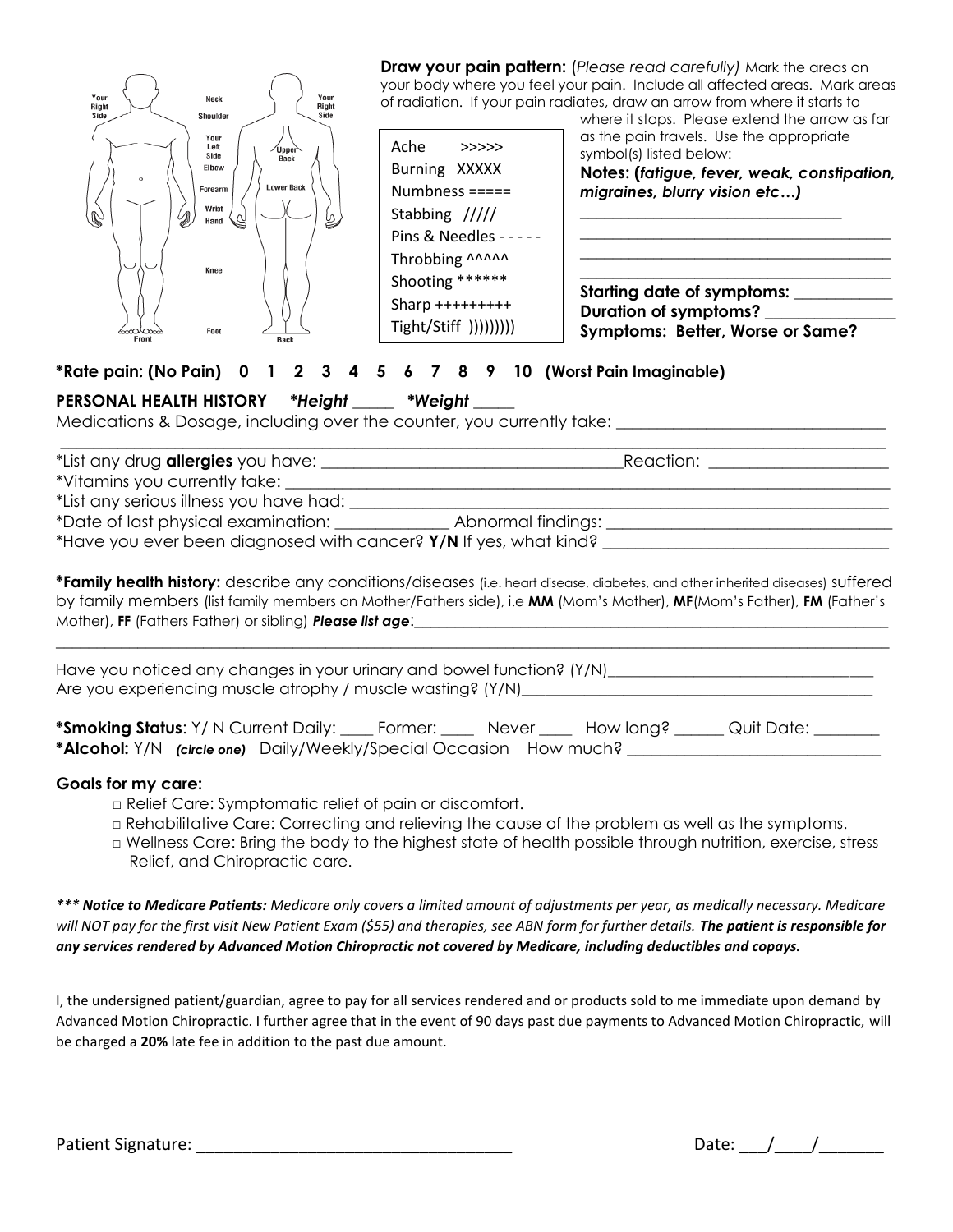

**(480) 454-3418 Office (480) 466-7081 Fax** advancedmotionchiro@gmail.com www.advancedmotionchiropractic.com

6824 E Brown Rd Suite 101 Mesa, Az 85207

## **HIPAA Privacy Act**

Our Notice of Privacy Practice regarding the Health Insurance Portability and Accountability Act of 1996 is posted in our lobby in the binder titled HIPAA. The notice contains a patient's rights section containing your rights under the law. You ascertain that by your signature you have reviewed our notice before signing this consent.

You have the option to restrict the distribution of treatment, payment or healthcare operations information at any time; however, these restrictions and/or revocation must be in writing to your doctor's office. The doctor will be unable to honor your request in the event the health information has already been released.

You have the right to refuse to give us this authorization. If you do not give us authorization, it will not reflect the treatment we provide to you or the methods we use to obtain reimbursement for your care. The terms of the notice may change, if so, you will be notified at your next visit to update your signature/date.

#### **By signing the form, I understand that:**

- The practice reserves the right to change the privacy policy as allowed by law.
- The practice has the right to restrict the use of the information, but the practice does not have to agree with those restrictions.
- The patient has the right to revoke this consent in writing at any time and all full disclosures will then cease.
- The practice may condition receipt of treatment upon completion of this consent.
- We may phone, email or send a text to confirm appointments.

\_\_\_\_\_\_\_\_\_\_\_\_\_\_\_\_\_\_\_\_\_\_\_\_\_\_\_\_\_\_\_\_\_\_\_\_\_\_\_\_\_\_\_\_\_\_\_\_

\_\_\_\_\_\_\_\_\_\_\_\_\_\_\_\_\_\_\_\_\_\_\_\_\_\_\_\_\_\_\_\_\_\_\_\_\_\_\_\_\_\_\_\_\_\_\_\_

\_\_\_\_\_\_\_\_\_\_\_\_\_\_\_\_\_\_\_\_\_\_\_\_\_\_\_\_\_\_\_\_\_\_\_\_\_\_\_\_\_\_\_\_\_\_\_

• We may leave a message on your answering machine at home or cell.

\_\_\_\_\_\_\_\_\_\_\_\_\_\_\_\_\_\_\_\_\_\_\_\_\_\_\_\_\_\_\_\_\_\_\_\_\_\_\_ \_\_\_\_\_\_\_\_\_\_\_\_\_\_\_\_\_\_\_\_\_\_\_\_

\_\_\_\_\_\_\_\_\_\_\_\_\_\_\_\_\_\_\_\_\_\_\_\_\_\_\_\_\_\_\_\_\_\_\_\_\_\_\_ \_\_\_\_\_\_\_\_\_\_\_\_\_\_\_\_\_\_\_\_\_\_\_\_

If you would like us to be able to discuss your medical condition with any member of your family, please list their names.

I authorize you to use or disclose my health information in the manner described above. I am also acknowledging that I have received a copy of the authorization and that I have had the opportunity to view the complete HIPAA Act.

Patient Name DOB

Patient Signature **Effective Date** 

Parent/Guardian Signature (if for minor) Effective Date